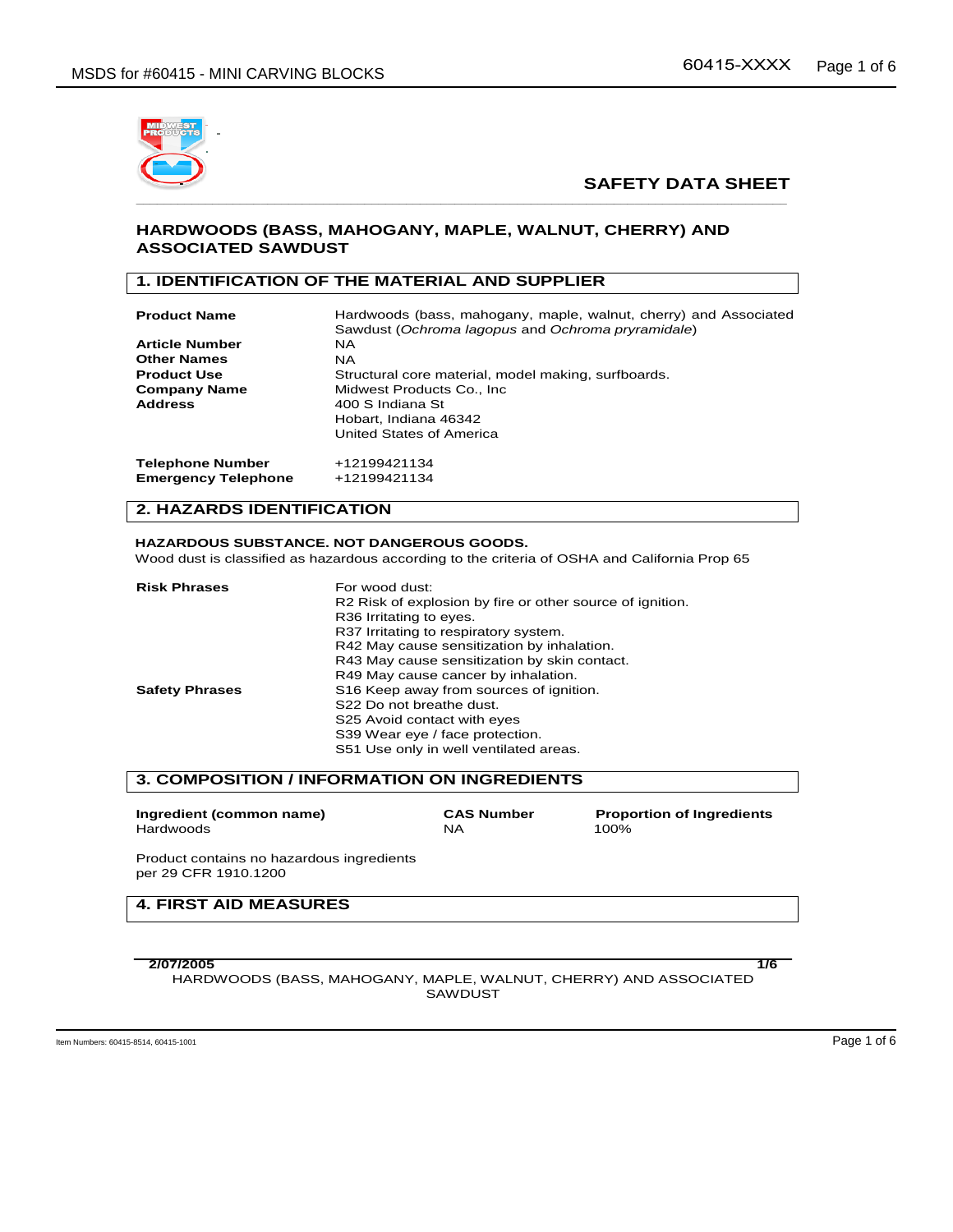

| Inhalation        | In mild cases of hardwoods dust inhalation, remove affected person from the area<br>and into fresh air. In extreme cases, when breathing is hindered or stopped,<br>immediately call emergency medical services. If breathing is hindered, give<br>oxygen. If breathing is stopped administer CPR. |  |  |  |  |
|-------------------|----------------------------------------------------------------------------------------------------------------------------------------------------------------------------------------------------------------------------------------------------------------------------------------------------|--|--|--|--|
|                   |                                                                                                                                                                                                                                                                                                    |  |  |  |  |
| Ingestion<br>Skin | If large quantities have been ingested, seek prompt medical attention.<br>Wash dust off of skin with soap and water.                                                                                                                                                                               |  |  |  |  |
| Eyes              | Irrigate eyes with water, lifting lower and upper eyelids. If irritation persists, seek<br>medical attention.                                                                                                                                                                                      |  |  |  |  |

## **5. FIRE FIGHTING MEASURES**

|                                      | For major fires call the Fire Department. Ensure that an escape<br>path is available from any fire.                                                                       |
|--------------------------------------|---------------------------------------------------------------------------------------------------------------------------------------------------------------------------|
| <b>Suitable Extinguishing Media</b>  | Smother flames with water, dry chemical CO <sub>2</sub> . Wood will<br>smolder unless fully extinguished. Wet wood dust with water to<br>prevent dispersion into the air. |
| <b>Precautions for Fire Fighters</b> | Wood dust is a strong to severe explosion hazard if a dust<br>"cloud" contacts an ignition source. Wear protective clothing<br>and self contained breathing apparatus.    |

# **6. ACCIDENTAL RELEASE MEASURES**

**Methods for Containment and Cleanup** Pick up wood mechanically. Sweep up or vacuum any dust, taking care not to inhale the dust.

## **7. HANDLING AND STORAGE**

**Storage** Store in a dry place.<br> **Handling** Do not breathe in a Do not breathe in any wood dust and avoid eye contact with wood dust.

## **8. EXPOSURE CONTROLS/PERSONAL PROTECTION**

| <b>Exposure Standard</b><br><b>OSHA</b> | Wood dust (hardwood wood):<br>TWA: = 15 mg/m <sup>3</sup> (total dust)                                                                                                                                                                                                                                                                                                                                                                                               |  |  |  |  |  |  |
|-----------------------------------------|----------------------------------------------------------------------------------------------------------------------------------------------------------------------------------------------------------------------------------------------------------------------------------------------------------------------------------------------------------------------------------------------------------------------------------------------------------------------|--|--|--|--|--|--|
|                                         | TWA = $5 \text{ mg/m}^3$ (respirable fraction)                                                                                                                                                                                                                                                                                                                                                                                                                       |  |  |  |  |  |  |
| <b>Engineering Controls</b>             | Ensure adequate ventilation when working with hardwoods and dust<br>is created. Work areas should be cleaned daily and dust should be<br>removed by vacuum cleaning or the wet sweeping method. Under<br>factory conditions, sawing, drilling and sanding should be done with<br>equipment fitted with local exhaust devices capable of removing<br>wood dust, at the source. Hand power tools should be fitted with<br>dust bags and used in well ventilated areas. |  |  |  |  |  |  |
| <b>Personal Protection</b>              |                                                                                                                                                                                                                                                                                                                                                                                                                                                                      |  |  |  |  |  |  |
| <b>Respiratory Protection</b>           | Wear a breathing filter mask when working with hardwoods and dust<br>is created.                                                                                                                                                                                                                                                                                                                                                                                     |  |  |  |  |  |  |
| IDACC<br>UADDIMOODS                     | $\lambda$ <sub>NIM</sub><br><b>ACCOCIATED</b><br>MAUOCANV<br>MADLE<br><b>CULDDV</b><br>$MAT$ $NHT$                                                                                                                                                                                                                                                                                                                                                                   |  |  |  |  |  |  |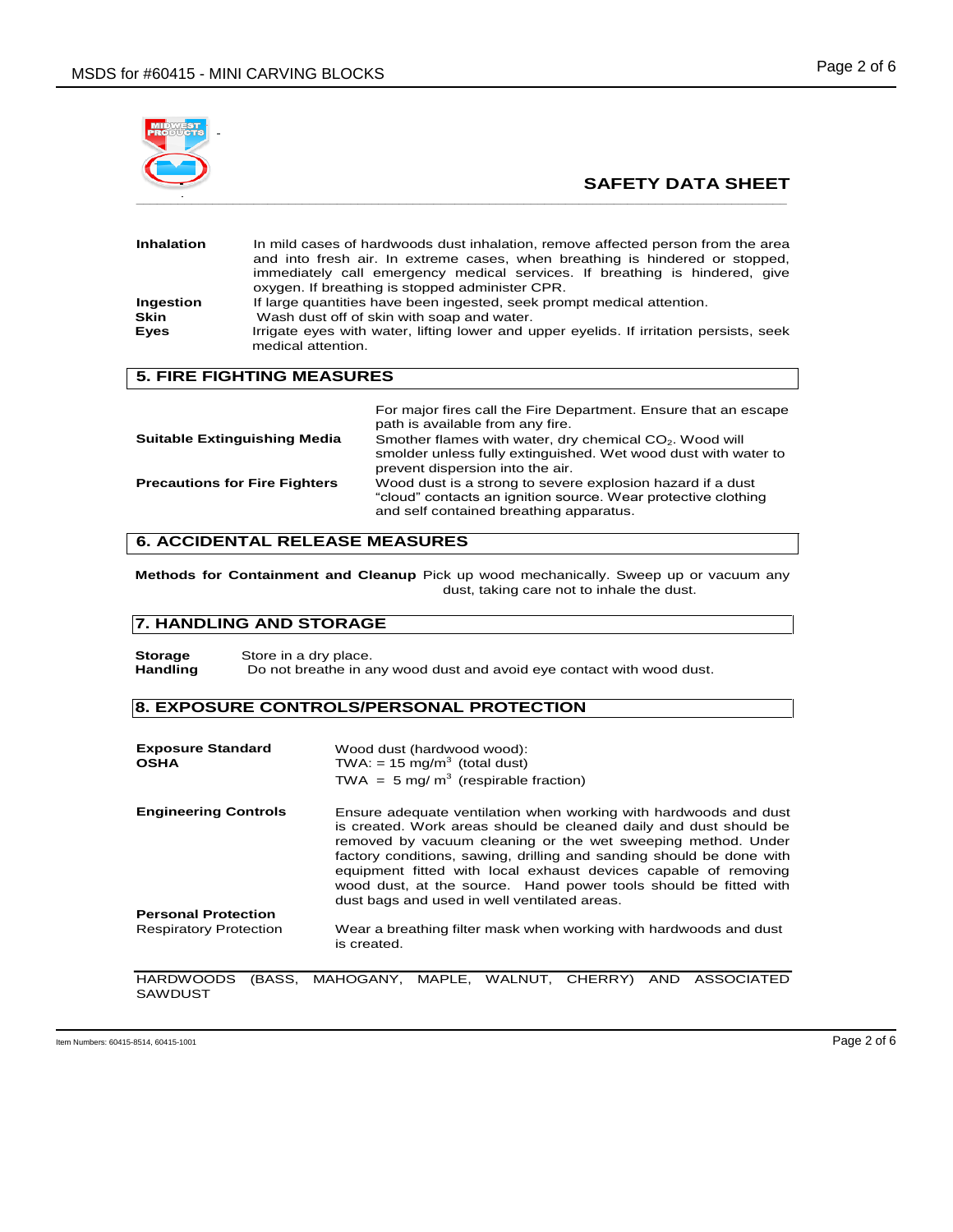

Body Protection Wear overalls when working with hardwoods and dust is created. Clean skin thoroughly after work. Eye protection Wear safety glasses when working with hardwoods.

#### **2/07/2005 2/5 9. PHYSICAL AND CHEMICAL PROPERTIES**

#### **Appearance**  White to dark brown colored woods. The grain of the wood is hard to the touch. hardwood dust is white to light brown colored fibrous dust. **Odor** None **Vapor Pressure Not applicable Density at 20°C** 60 - 250kg/m<sup>3</sup> **Freezing / Melting point** Not applicable **pH** No information available **Solubility** Insoluble **Specific Gravity No information available**<br>**Flash Point No Information available Flash Point No Information available**<br>**Flammable Limits LEL** No information available **No information available Flammable Limits UEL** No information available **Ignition Temperature**  $> 200^{\circ}$ C

# **10. STABILITY AND REACTIVITY**

| <b>Chemical Stability</b><br><b>Hazardous Decomposition Products</b> | Stable | Carbon monoxide, carbon dioxide, organic acids, traces<br>of hydrocarbons.                                                  |
|----------------------------------------------------------------------|--------|-----------------------------------------------------------------------------------------------------------------------------|
| <b>Hazardous Reactions</b>                                           |        | Wood dust may pose a strong to severe explosion hazard if cloud of<br>wood dust comes into contact with an ignition source. |
| <b>Incompatible Materials</b><br><b>Conditions to Avoid</b>          |        | Strong oxidizers may cause wood to ignite.<br>Keep away from sources of ignition.                                           |

# **11. TOXICOLOGICAL INFORMATION**

| <b>Toxicity Studies</b>   | No information available         |  |  |  |  |
|---------------------------|----------------------------------|--|--|--|--|
| <b>Routes of Exposure</b> | Inhalation, Ingestion, Eye, Skin |  |  |  |  |

**2/07/2005 3/6**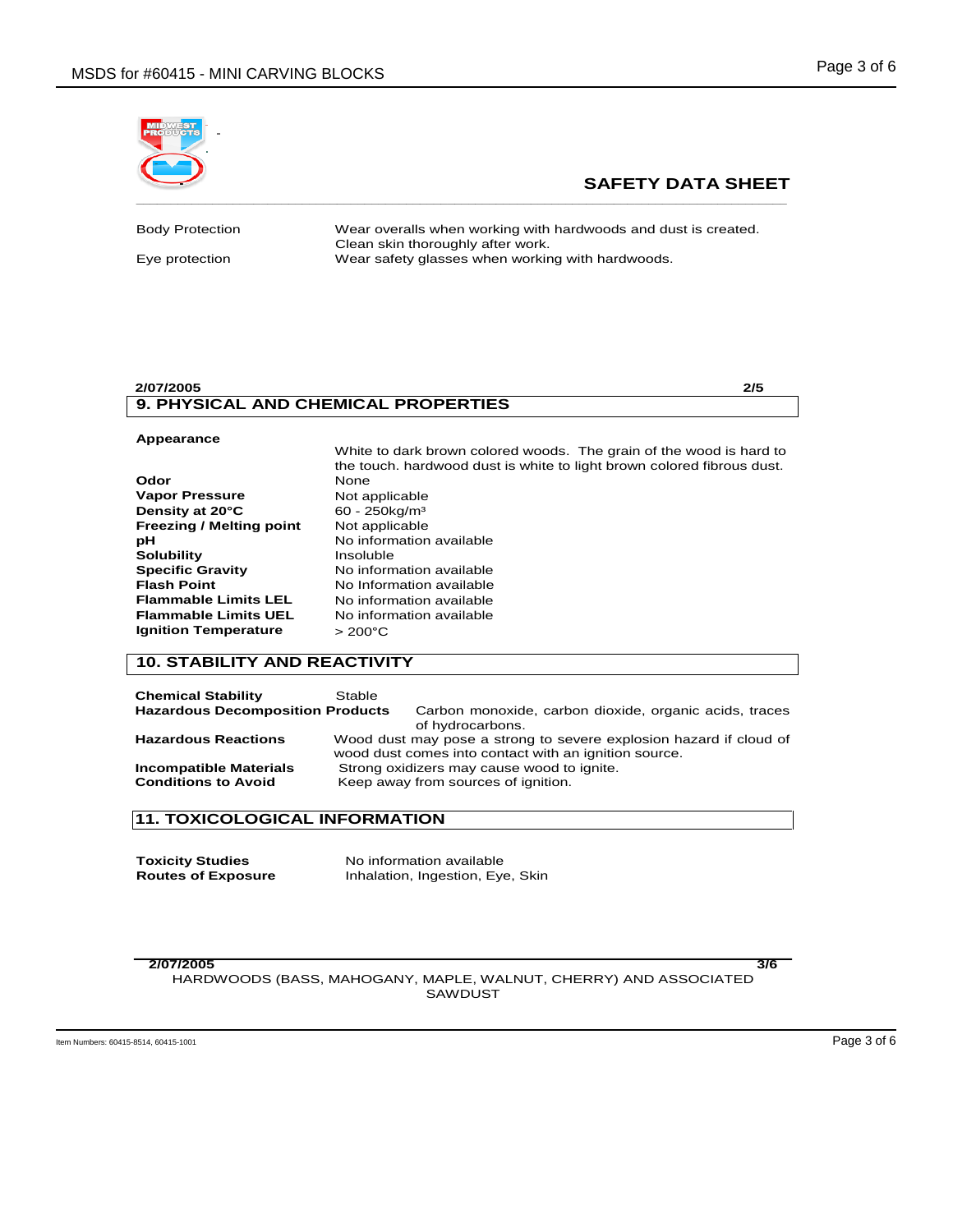

| Health Effects from Likely<br><b>Routes of Exposure</b>           | Inhalation: Breathing in or inhaling wood dust can cause mild<br>dryness and obstruction of the nasal passages.<br>Excessive inhalation of wood dust can cause coating<br>of the lungs, resulting in asphyxiation. Coughing,<br>wheezing and sneezing, sinusitis and colds may also<br>result from inhalation.                         |  |  |  |  |
|-------------------------------------------------------------------|----------------------------------------------------------------------------------------------------------------------------------------------------------------------------------------------------------------------------------------------------------------------------------------------------------------------------------------|--|--|--|--|
|                                                                   | Ingestion: No information available. Unlikely to occur.<br>Dust contact with eyes may cause dryness, irritation,<br>Eve:<br>redness and tearing.                                                                                                                                                                                       |  |  |  |  |
|                                                                   | May cause itching and dermatitis.<br>Skin:                                                                                                                                                                                                                                                                                             |  |  |  |  |
| <b>Medical Conditions</b><br>Generally Aggravated by<br>Expo sure | Sensitizer notice: Wood dust is a sensitizer and may cause a<br>specific immune response in some people, known as. Exposure to<br>a sensitizer, once sensitization has occurred, may manifest itself as<br>a skin rash or inflammation or as an asthmatic condition, and in<br>some individuals this reaction can be extremely severe. |  |  |  |  |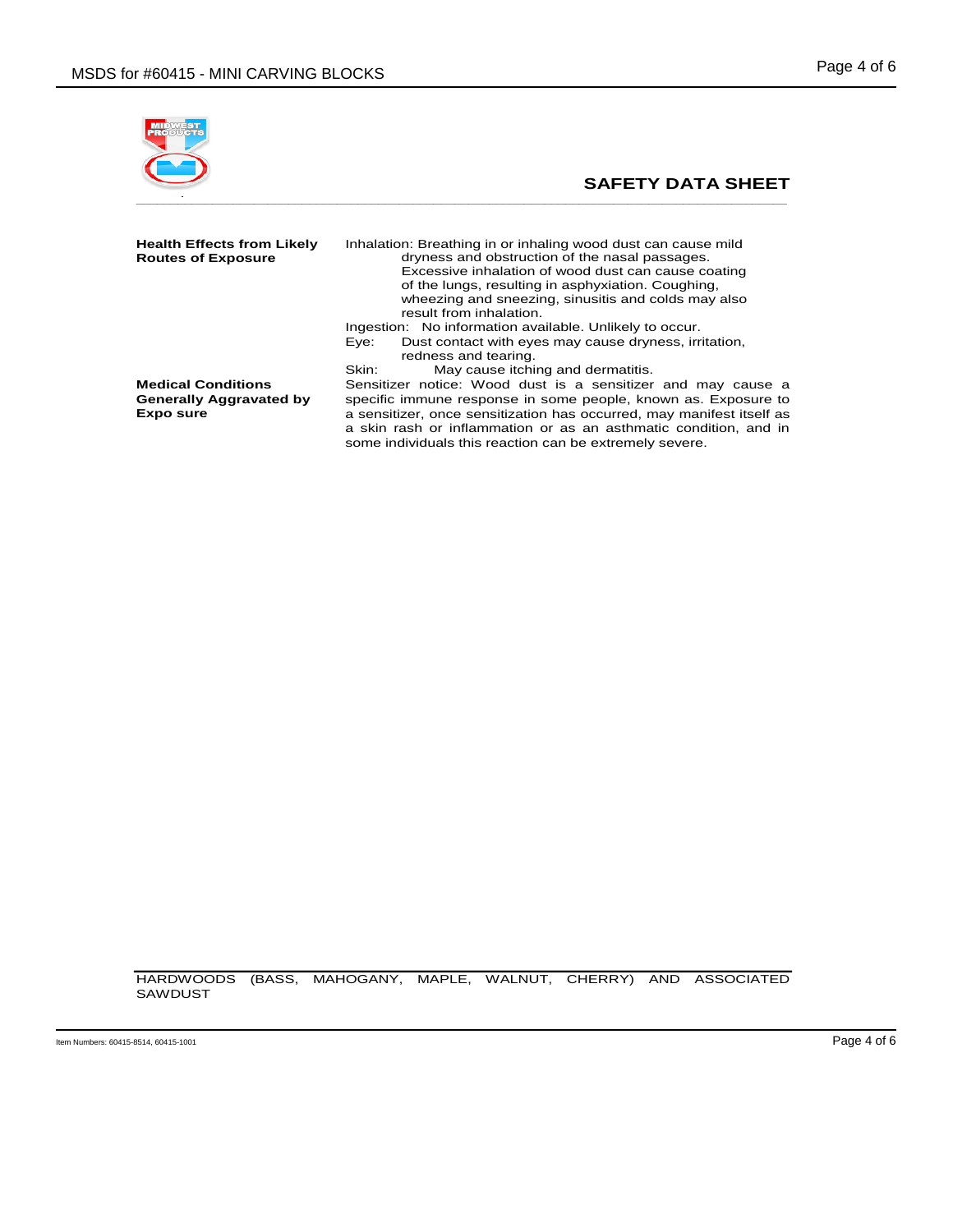

| <b>Effects of Overexposure</b>                                     | Inhaling excessive amounts of wood dust can result in<br>asphyxiation.                                                                                                                                                     |
|--------------------------------------------------------------------|----------------------------------------------------------------------------------------------------------------------------------------------------------------------------------------------------------------------------|
| Carcinogenicity                                                    | Wood dust is carcinogenic to humans.<br>Wood dust is classified as a group 1 carcinogen by the IARC<br>based on based on examination of the nasal cavities and<br>paranasal sinuses associated with exposure to wood dust. |
| <b>Birth Defect Information</b><br><b>Reproduction information</b> | No information available.<br>No information available.                                                                                                                                                                     |

# **12. ECOLOGICAL INFORMATION**

| <b>Ecotoxicity</b>                 |  |
|------------------------------------|--|
| <b>Persistence / Degradability</b> |  |
| <b>Mobility</b>                    |  |

Not toxic to the environment. Natural material, biodegradable. **No information available** 

## **13. DISPOSAL CONSIDERATIONS**

**Disposal methods and** Dispose of at designated landfill or incinerate. Place wood dust in **containers** an appropriate container and dispose of at designated landfill. Do not allow wood dust to enter waterways or sewers.

**Special precautions for** Dispose or incinerate in accordance with local, state and **landfill or incineration** Commonwealth regulations.

## **14. TRANSPORT INFORMATION**

Not classified as dangerous by the Australian Dangerous Goods Code. Unless required by other regulations, there are no special transport requirements. **UN Number 1988** Not Applicable<br> **Proper Shipping Name** Not Applicable **Dangerous Goods Class** Not Applicable **Hazchem Code Not Applicable <br>
<b>Packing Group Not Applicable Not Applicable Special Precautions None** 

### **15. REGULATORY INFORMATION**

Wood dust is listed in the Exposure Standards for Atmospheric Contaminants in the Occupational Environment.

### **16. OTHER INFORMATION**

**Proper Shipping Name** 

| 2/07/2005                                                         |  |  |  | 5/6 |
|-------------------------------------------------------------------|--|--|--|-----|
| HARDWOODS (BASS, MAHOGANY, MAPLE, WALNUT, CHERRY) AND ASSOCIATED. |  |  |  |     |
| SAWDUST                                                           |  |  |  |     |